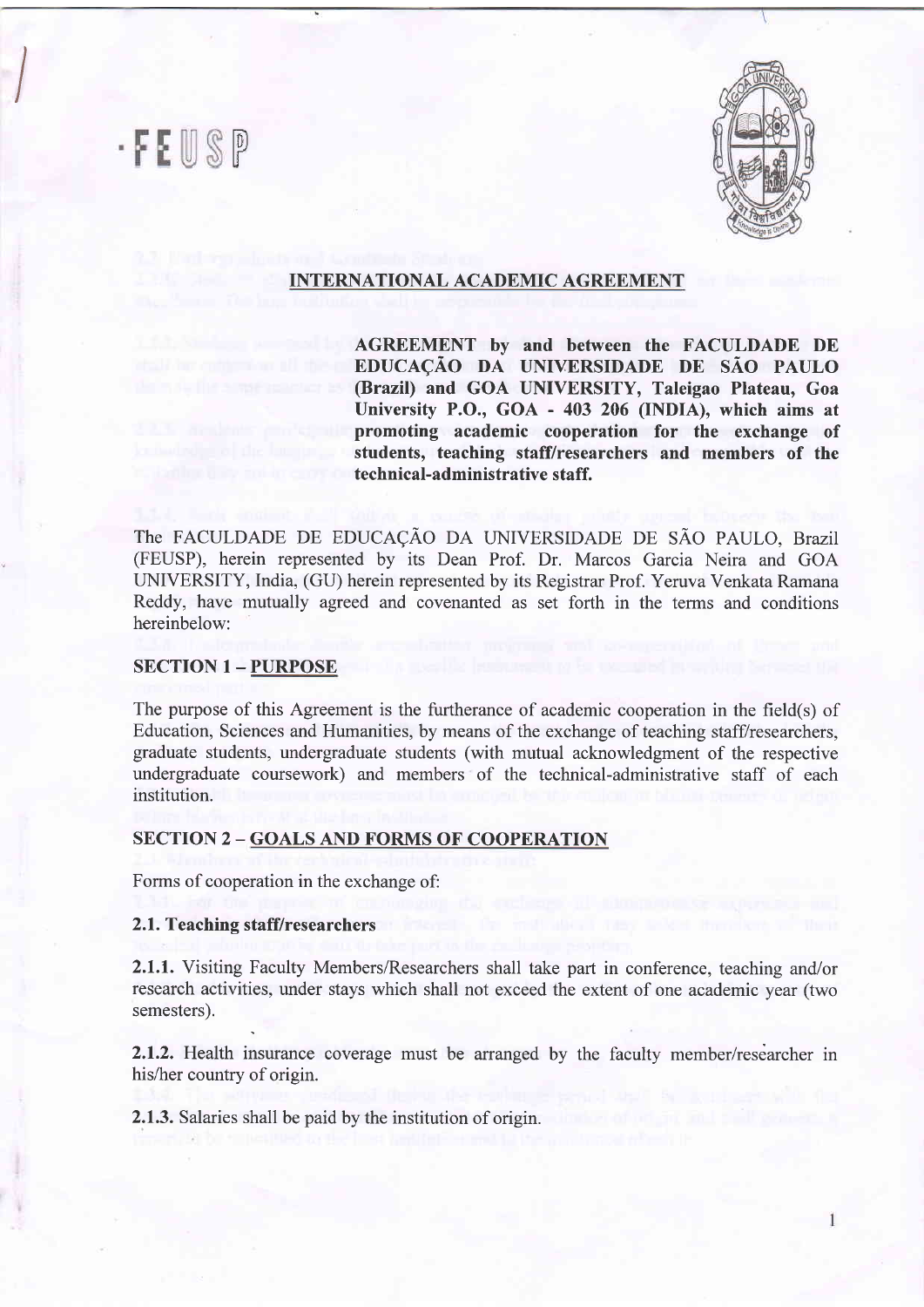## $\cdot$ FEUSP



#### 2,2. Undergraduate and Graduate Students:

2.2.1. Students shall be pre-selected by their home institution based on their academic excellence. The host institution shall be responsible for the final acceptance.

2.2.2. Students accepted by the host institution shall be deemed to be exchange students and shall be subject to all the rules and regulations of the host institution, and shall comply with them in the same manner as the regular students thereof.

2.2.3. Students participating in the exchange program shall be encouraged to acquire knowledge of the language of the country of the host institution, at a level compatible with the activities they are to carry out.

2.2.4. Each student shall follow a course of studies jointly agreed between the two institutions.

2.2.5. The student's stay shall not exceed one academic year, except in the case of double degree programs.

2.2.6. Undergraduate double accreditation programs and co-supervision of theses and dissertations shall be the object of a specific instrument to be executed in writing between the concerned parties.

2.2.7. The institutions shall mutually agree to the number of students to be involved in the exchange program.

2.2.8. Health insurance coverage must be arranged by the student in his/her country of origin before his/her arrival at the host institution.

2.3. Members of the technical-administrative staff:

2.3.1. For the purpose of encouraging the exchange of administrative experience and knowledge in fields of common interests, the institutions may select members of their technical-administrative staff to take part in the exchange program.

2.3.2. Health insurance coverage must be arranged by the staff member in his/her country of origin.

2.3.3. Salaries shall be paid by the institution of origin.

2.3.4. The activities conducted during the exchange period shall be consistent with the professional activities of the staff member at his/her institution of origin, and shall generate a report, to be submitted to the host institution and to the institution of origin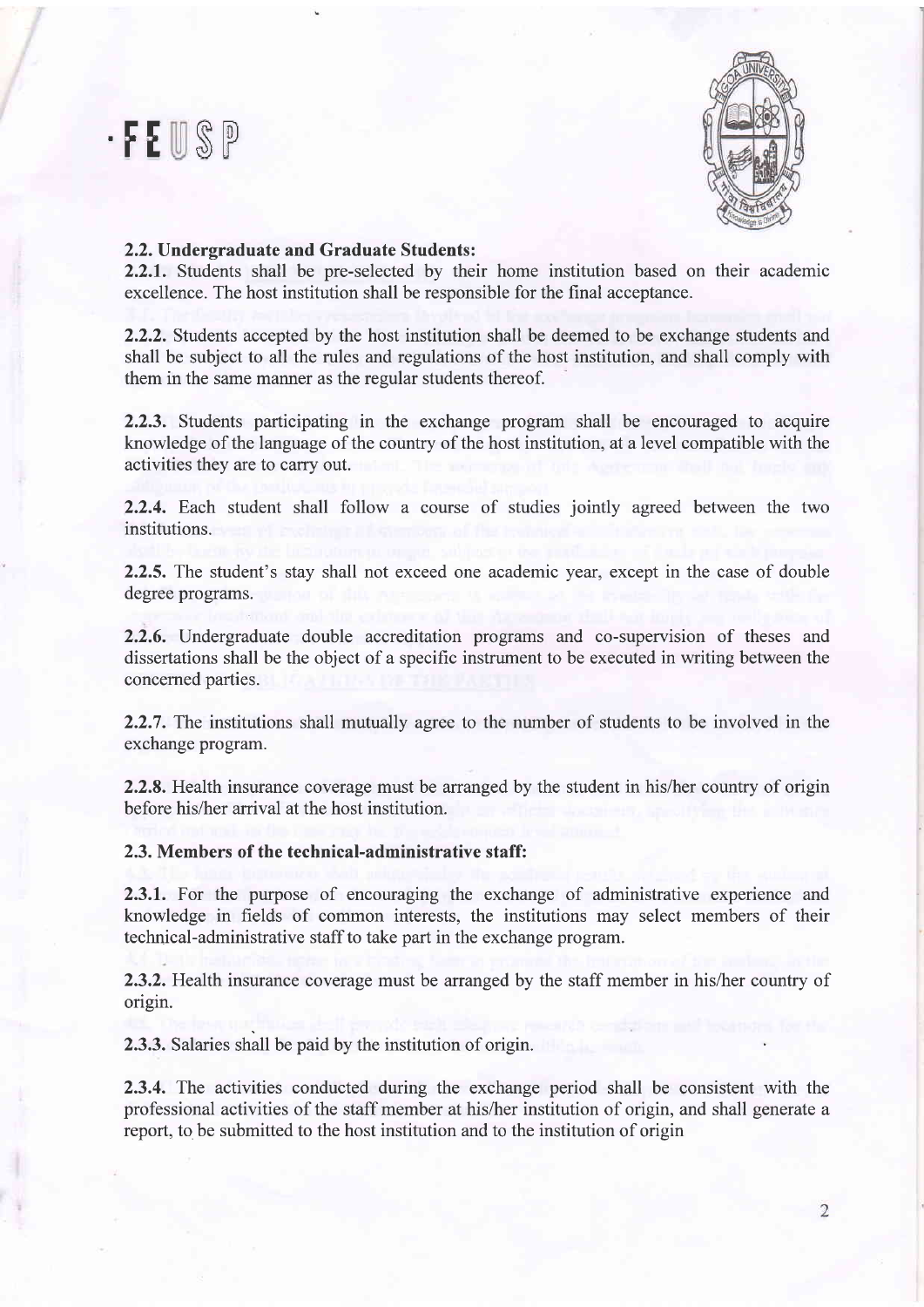## .F



### SECTION 3 - FINANCIAL SUPPORT

3.1. The faculty members/researchers involved in the exchange programs hereunder shall not pay fees to the host institution. The remaining expenses (travel, accommodation and the like) shall be borne by the faculty member/researcher, who may seek funding from extemal agencies.

3.2. The students involved in the exchange programs hereunder shall pay the academic fees, if any, at their institution of origin. The remaining expenses (travel, accommodations and the like) shall be borne by the student. The existence of this Agreement shall not imply any obligation of the institutions to provide financial support.

3.3. In the event of exchange of members of the technical-administrative staff, the expenses shall be borne by the institution of origin, subject to the availability of funds for such purpose.

3.4 The implementation of this Agreement is subject to the availability of funds with the rgspective institutions and the existence of this Agreement shall not imply any obligation of the institutions to provide financial support.

#### **SECTION 4 - OBLIGATIONS OF THE PARTIES**

4.1. Both institutions shall attempt to achieve reciprocity under the activities covered by this Agreement.

4.2. At the completion of the stay of the student, the host institution shall forward to the appropriate office of the institution of origin an offrcial document, specifying the activities carried out and, as the case may be, the achievement level attained.

4.3. The home institution shall acknowledge the academic results obtained by the student at the host institution, based on the work program previously agreed to between the institutions and the respective credits and/or hours.

4.4..Both institutions agree in a binding form to promote the integration of the students in the academic life of the host institution.

4.5. The host institution shall provide such adequate research conditions and locations for the work of the visiting faculty member/researcher as are within its reach.

4.6. The host institution shall offer working conditions for the development of the activities of the members of the technical-administrative staffs.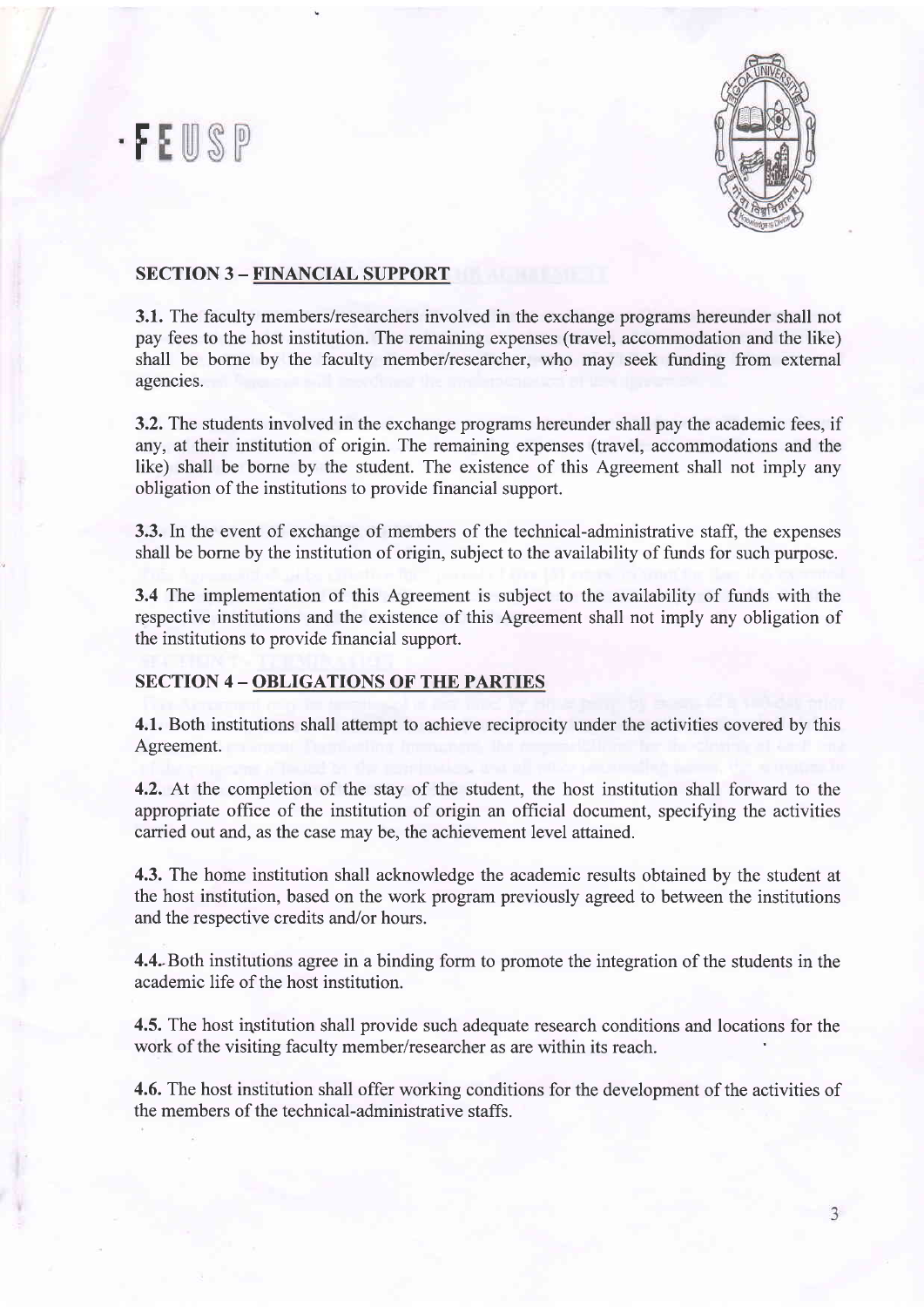## · FEUSP



## SECTION 5 - COORDINATION OF THE AGREEMENT

5.1. At GOA UNIVERSITY, Prof. Dr. Koshy Tharakan, Director, Directorate of International Co-operation and Exchange will coordinate the implementation of this agreement. At FEUSP, Prof. Dr. Carla Biancha Angelucci from Department of Philosophy of Education and Educational Sciences will coordinate the implementation of this agreement.

5.2.lt is incumbent on the Coordinators to provide solutions and to forward all academic and administrative issues that may occur during the effective term hereof, as well as to ensure supervision of the activities.

### **SECTION 6 - EFFECTIVE TERM**

This Agreement shall be effective for a period of five (5) years, as from the date it is executed by the representatives of both Parties. Any changes herein shall be implemented in the form of an Amendment duly agreed to between the Parties.

### **SECTION 7 - TERMINATION**

This Agreement may be terminated at any time, by either party, by means of a 180-day prior written termination notice. In the event of any outstanding issues, the parties shall define, under an Agreement Termination Instrument, the responsibilities for the closing of each one of the programs affected by the termination, and all other outstanding issues, the activities in course to be continued with until completion.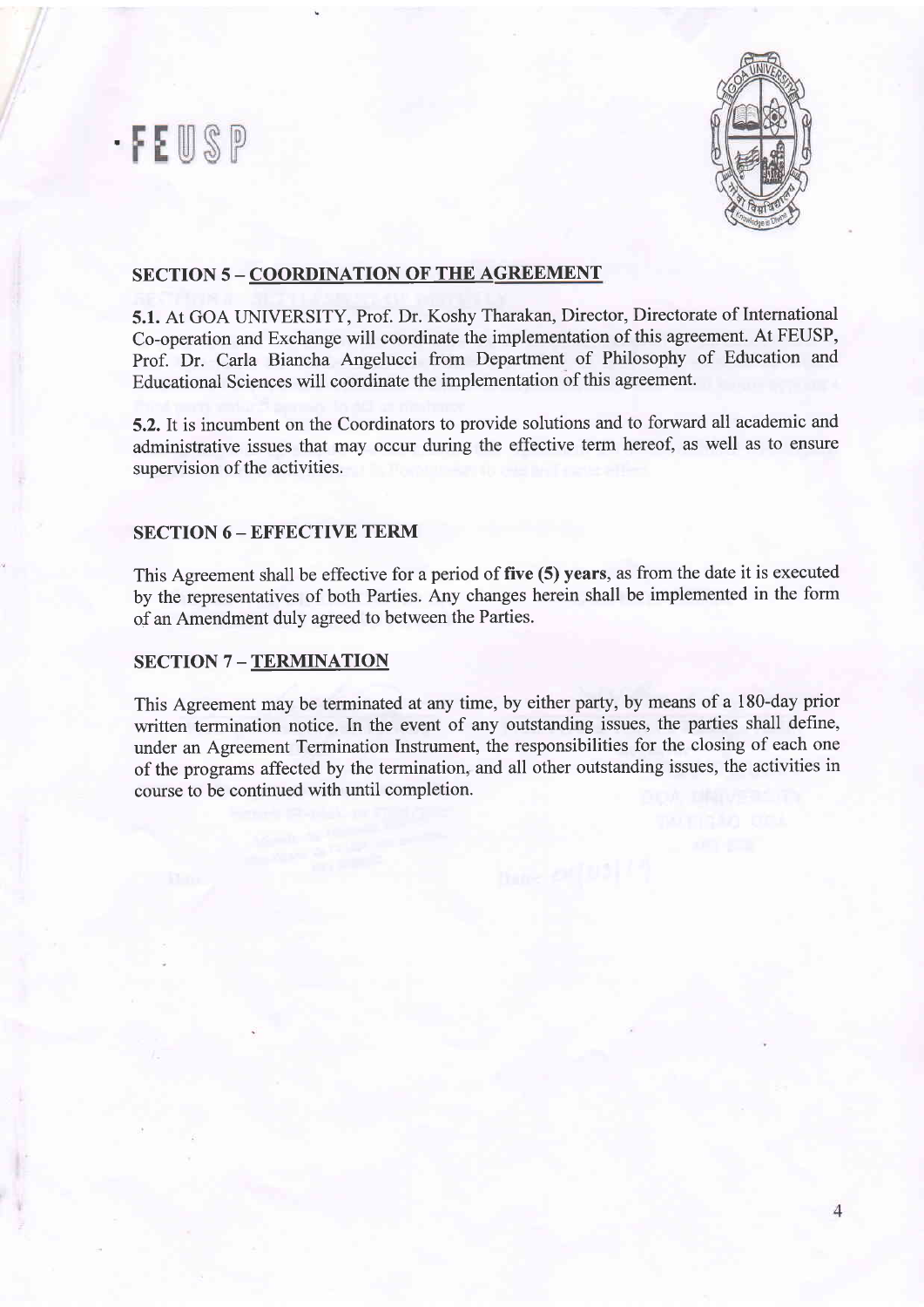



### **SECTION 8 - SETTLEMENT OF DISPUTES**

In order to settle any doubts that may arise under the performance or in the construction of this Agreement, the Parties shall exert their best efforts to arrive at a solution by mutual consent. In the event such consent is found to be impossible, the Parties shall jointly appoint <sup>a</sup> third party natural person, to act as mediator.

And having thus agreed, the Parties execute this Agreement in two (2) identical counterparts in each version, in English and in Portuguese, to one and same effect.

## FACULDADE DE EDUCAÇÃO DA UNIVERSIDADE DE SAO PAULO

GOA UNIVERSITY

Prof. Dr. Marcos Gai Veira Dean

"Por delegação de competência conforme Portaria GR-6631, de 27/02/2015<br>Vinicio de Macedo Santos Vinicio de Macedo Santos<br>Vice-Diretor da FEUSP, em exercício<br>Nice-Diretor <sub>NF: 1696002</sub> NF: 1696002

Date:

Redd

GOA UNIVERSITY TALEIGAO GOA 403 206 Prof. Yeruva Venkata Ramana Reddy<br>Registrar REGISTRAR

Date:  $\mathcal{O}l$  |  $\mathcal{O}3$  |  $\mathcal{O}5$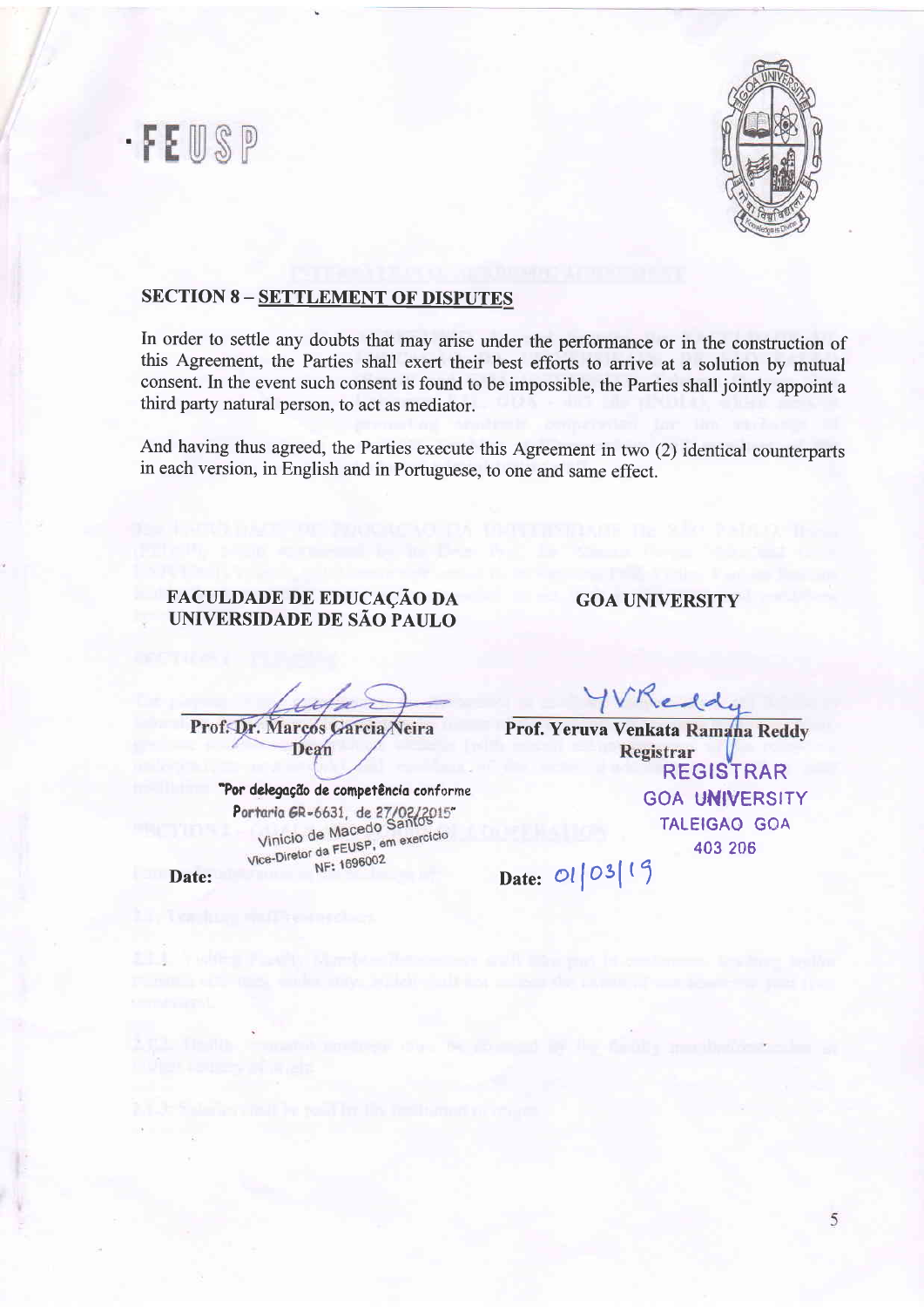# l . FEUSP



## CONVÊNIO ACADÊMICO PARA MOBILIDADE INTERNACIONAL

CONVÊNIO que celebram a UNIVERSIDADE DE SÃO PAULO, no interesse da FACULDADE DE EDUCAQAO, Brasil e a GOA UNIVERSITY, Taleigao Plateau, Goa University P.O., GOA - 403 206 (INDIA), visando à cooperação acadêmica para fins de intercâmbio de estudantes, docentes/pesquisadores e membros da equipe técnico-administrativa.

Pelo presente convênio, de um lado a UNIVERSIDADE DE SÃO PAULO, no interesse da FACULDADE DE EDUCAÇÃO (FEUSP), Brasil, representada por seu Diretor, Prof. Dr.. Marcos Garcia Neira e, de outro lado, de outro lado, o GOA UNIVERSITY representada pelo seu Diretor Administrativo, Yeruva Venkata Ramana Reddy têm entre si justo e acertado o que segue, de acordo com as cláusulas e condições abaixo:

## CLÁUSULA PRIMEIRA - OBJETO

O presente convênio tem por objeto a cooperação acadêmica nas áreas de Educação, Ciências e Humanidades, a fim de promover o intercâmbio de docentes/pesquisadores, estudantes de pós-graduação, estudantes de graduação (com reconhecimento mútuo de estudos de graduação) e membros da equipe técnico-administrativa das respectivas instituig6es.

## CLAUSULA SEGUNDA - METAS E FORMA DA COOPERACAO

Formas de cooperação no intercâmbio de:

### 2.1. Docentes/pesquisadores :

2.1.1. Os docentes/pesquisadores visitantes participarão de conferências, ensino e/ou pesquisa, sendo que a duração da estada não deverá exceder um ano acadêmico (dois semestres).

2.1.2. O seguro saúde deverá ser providenciado pelo docente/pesquisador no país de origem.

2.1.3. Os salários serão pagos pela instituição de origem.

### 2.2. Estudantes de Graduação e de Pós-Graduação:

2.2.1. Os estudantes serão indicados por sua instituição de origem com base na excelência acadêmica, sendo que a aceitação ficará a cargo da instituição receptora.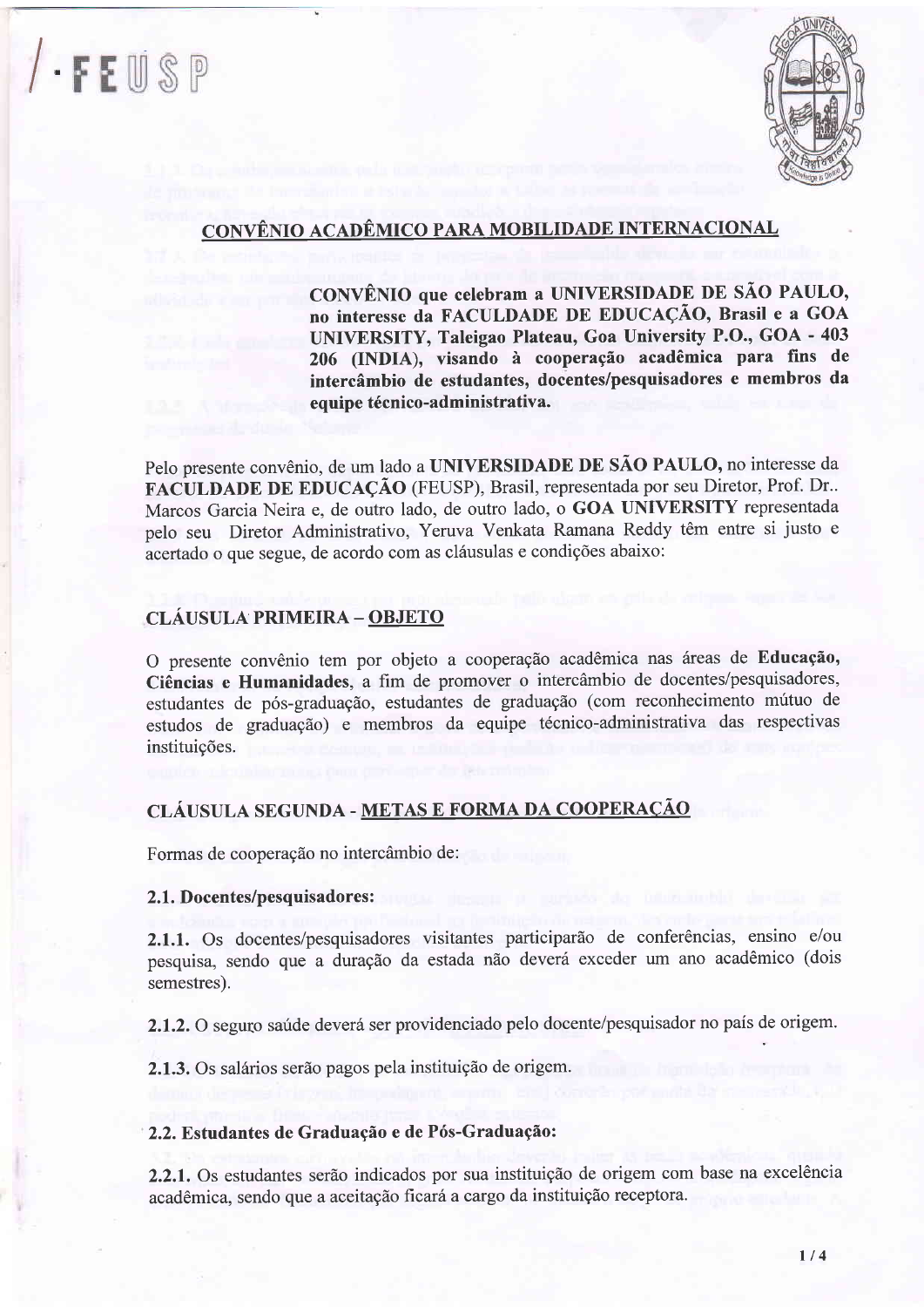



2.2.2. Os estudantes aceitos pela instituição receptora serão considerados alunos de programa de intercâmbio e estarão sujeitos a todas as normas da instituição receptora, devendo observar as mesmas condigdes dos esfudantes regulares.

2.2.3. Os estudantes participantes de programa de intercâmbio deverão ser estimulados a desenvolver um conhecimento do idioma do pais da instituigdo receptora, compativel com a atividade a ser por eles desenvolvida.

2.2.4. Cada estudante deverá seguir um programa desenvolvido conjuntamente entre as duas instituições.

2.2.5. A duração da estada não deverá exceder um ano acadêmico, salvo no caso de programas de duplo diploma.

2.2.6. Os programas de duplo diploma de graduação, bem como as co-orientações de teses, deverão ser objeto de acordo/convênio específico, a ser firmado entre as partes interessadas.

2.2.7. As instituições determinarão, de comum acordo, o número de estudantes para intercâmbio.

2.2.8. O seguro saúde deverá ser providenciado pelo aluno no país de origem, antes de sua chegada à instituição receptora.

#### 2.3. Membros da equipe técnico-administrativa:

2.3.1. Com o intuito de estimular a troca de experiências e conhecimentos administrativos em áreas de interesse comum, as instituições poderão indicar membro(s) de suas equipes técnico-administrativas para participar do intercâmbio.

2.3.2. O seguro saúde deverá ser providenciado pelo interessado no país de origem.

2.3.3. Os salários serão pagos pela instituição de origem.

2.3.4. As atividades desenvolvidas durante o período do intercâmbio deverão ser condizentes com a atuação profissional na instituição de origem, devendo gerar um relatório a ser entregue às instituições receptora e de origem.

#### CLÁUSULA TERCEIRA - SUPORTE FINANCEIRO

3.1. Os docentes envolvidos no intercâmbio não pagarão taxas na instituição receptora. As demais despesas (viagem, hospedagem, seguro, etc.) correrão por conta do interessado, que poderá procurar financiamento junto a órgãos externos.

3.2. Os estudantes envolvidos no intercâmbio deverão pagar as taxas acadêmicas, quando existentes, em sua instituição de origem. As demais despesas (viagem, hospedagem, seguro, etc.) poderão ser financiadas por órgãos externos ou ficarão a cargo do próprio estudante. A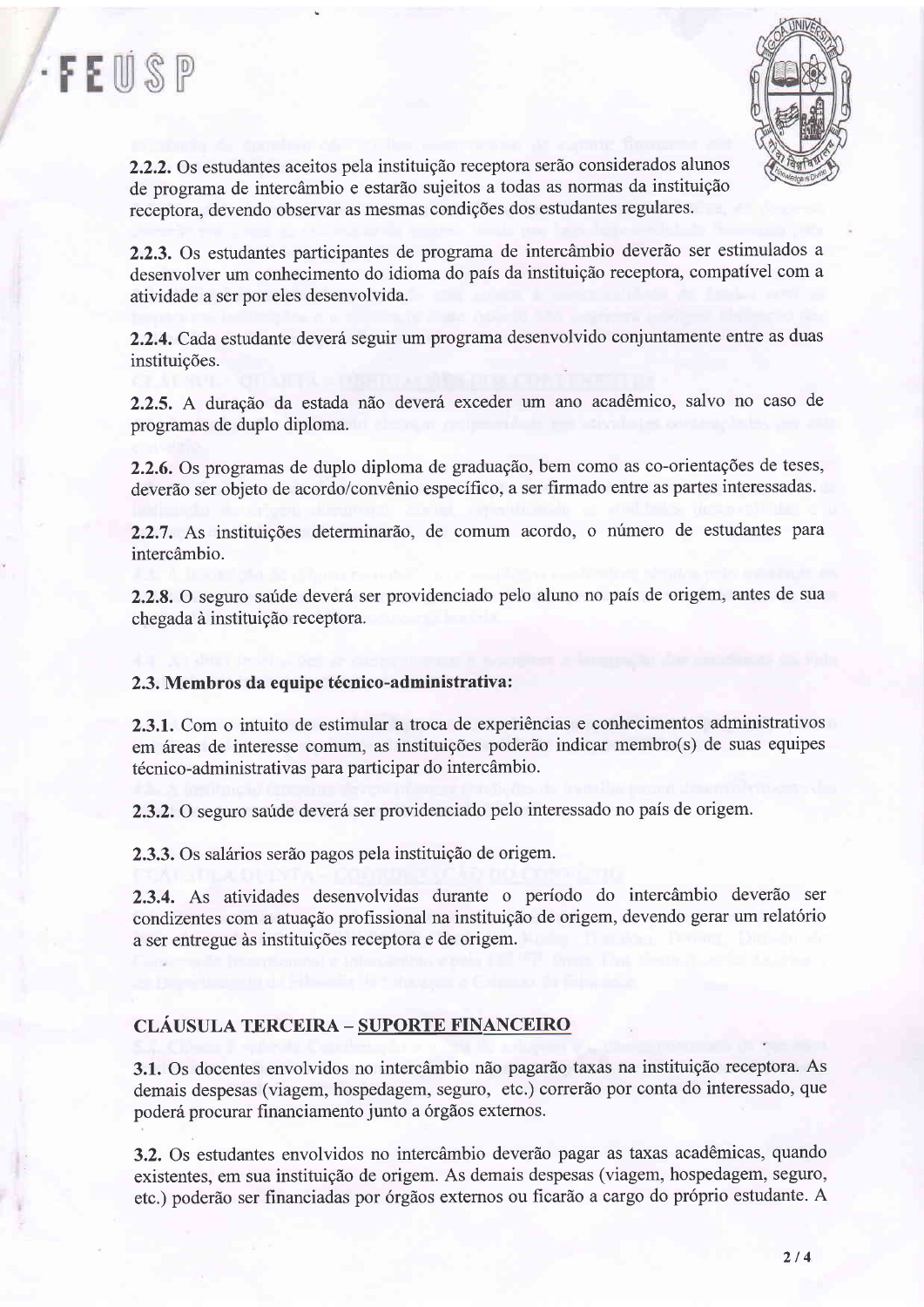



existência do convênio não implica compromisso de suporte financeiro por conta das instituições.

3.3. No caso de intercâmbio de membros da equipe técnico-administrativa, as despesas correrão por conta da instituição de origem, desde que haja disponibilidade financeira para tal.

3.4. A implementação deste Acordo está sujeita à disponibilidade de fundos com as respectivas instituições e a existência deste Acordo não implicará qualquer obrigação das instituigdes de fornecer apoio financeiro.

## CLAUSULA QUARTA - OBRIGACOES DOS CONVENENTES

4.1. As instituições procurarão alcançar reciprocidade nas atividades contempladas por este convênio.

4.2. Ao final da estada do estudante, a instituição receptora enviará ao órgão apropriado da instituição de origem documento oficial, especificando as atividades desenvolvidas e a avaliagdo recebida, quando for o caso.

4.3. A instituição de origem reconhecerá os resultados acadêmicos obtidos pelo estudante na instituição receptora, com base em programa de trabalho previamente acordado entre as duas instituições e em seus créditos e/ou carga horária.

4.4. As duas instituições se comprometem a promover a integração dos estudantes na vida acadêmica da instituição receptora.

4.5. A instituição receptora deverá prover condições de pesquisa e local apropriados para o trabalho do docente/pesquisador visitante, na medida de suas possibilidades.

4.6. A instituição receptora deverá oferecer condições de trabalho para o desenvolvimento das atividades dos membros da equipe técnico-administrativa.

## CLÁUSULA QUINTA - COORDENAÇÃO DO CONVÊNIO

5.1. Para constituir a coordenação técnica e administrativa do presente convênio são indicados pela GOA UNIVERSITY, Prof. Dr. Koshy Tharakan, Diretor, Direção de Cooperação Internacional e Intercâmbio e pela FEUSP, Profa. Dra. Carla Biancha Angelucci do Departamento de Filosofia da Educação e Ciências da Educação.

5.2. Caberá à referida Coordenação a busca de soluções e o encaminhamento de questões acadêmicas e administrativas que surgirem durante a vigência do presente convênio, bem como a supervisão das atividades.